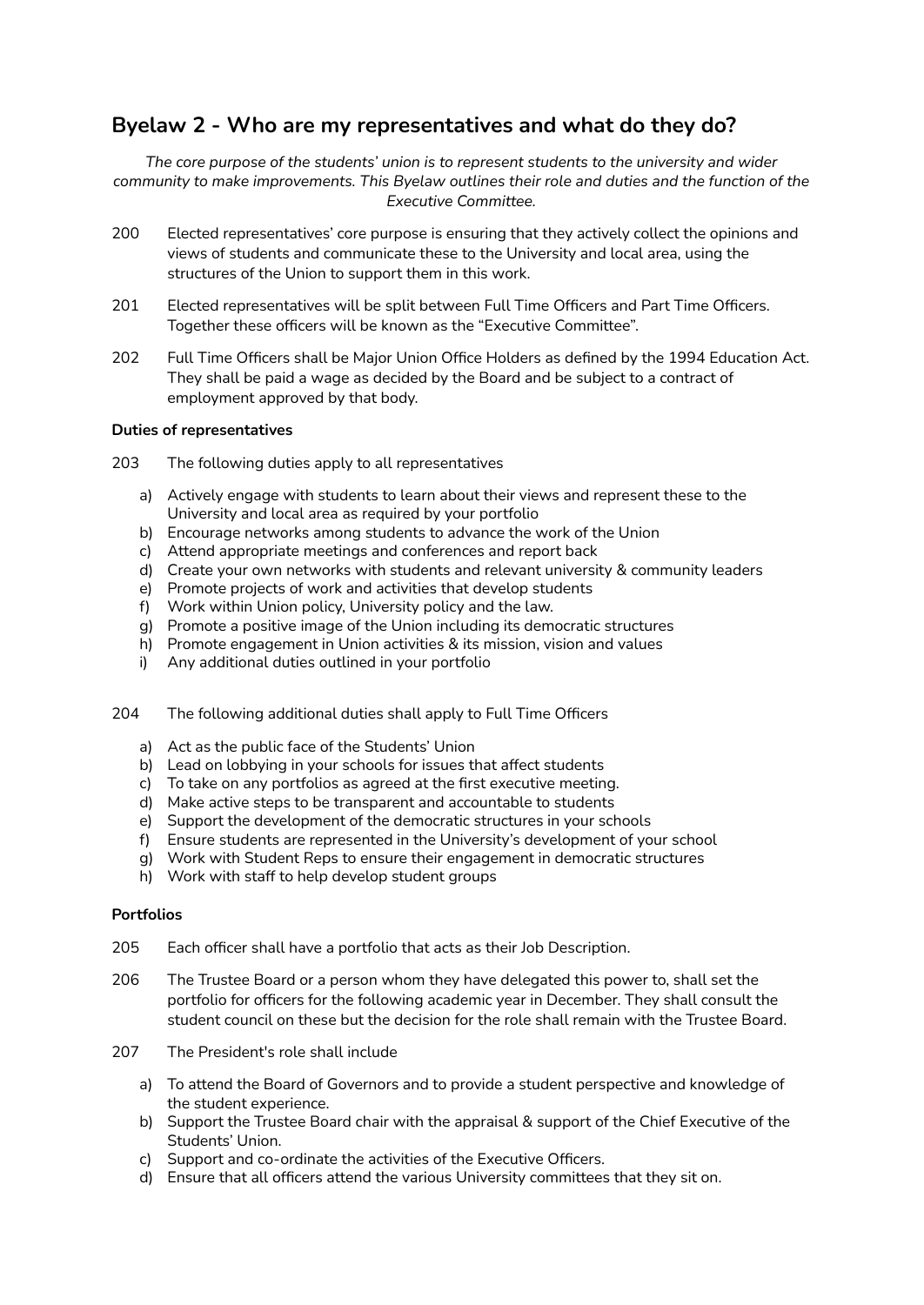e) Be the primary liaison between the Students' Union and any relevant national bodies.

# **Executive Committee**

208 The Executive Committee's role shall be

- a) To advance the representative and campaigning policy of the Union as set by Student Council and Student Members' Meetings.
- b) To respond to issues that have emerged within the University that require a student representative response
- c) To promote the projects and activities of the union and promote student co-operation within these.
- d) To be accountable for their actions to Student Council through the production of regular reports of the progress against the policies set for them and their manifesto goals.
- 209 For the avoidance of doubt, the Executive Committee shall not have any of the powers of the Trustee Board unless expressly delegated to them in writing by the Trustee Board.

## **Meetings of the Executive Committee**

- 210 To fulfil their role the Executive Committee shall meet at least monthly and additionally as felt necessary. These meetings may take place in person, online or a hybrid of the two in such as way that will maximise involvement. At least one week's notice will be given to all members which will include the time and location of the meeting. Agenda items shall be sent at least 48 hours before the meeting.
- 211 The Chair of the Executive Committee shall be the President and at the first meeting of the academic year the committee shall elect another Full Time Officer to be Deputy Chair. The Chief Executive will attend alongside other staff as invited by the Chair.
- 212 The quorum for the Executive Committee shall be half of the current members plus one.

### **Vacancies and removal of elected representatives**

- 213 Should an elected representative role be temporarily absent due to sickness or leave, the Executive Committee shall undertake such action as required to ensure that the duties of that officer are properly carried out.
- 214 If an elected representative resigns, is removed from office by a vote of the students, has their student status revoked by the University (in the case of Part Time Officers) or is removed by the Trustee Board under the Code of Conduct they will no longer be eligible to hold their role and the office will become vacant.
- 215 If any part-time officer misses two consecutive or any three meetings in an academic year, without apologies to the President prior to the meeting, they will be deemed to have resigned from office, unless absence is due to ill health.

### **Replacement of elected representatives**

- 216 In the event of any full-time executive office becoming vacant following an election into the role, this Trustee Board will decide whether to hold a byelection, co-opt the second place candidate in the election or some other action that will ensure representation of students. In the case of the President position becoming vacant the Deputy President shall act as President for the remainder of the academic year.
- 217 In the event of a Student Officer (part-time) position becoming vacant, the Executive Committee shall decide, at its next meeting, whether to ask the Student Council to co-opt a member into the vacancy. The Student Council will select the member by secret ballot at its